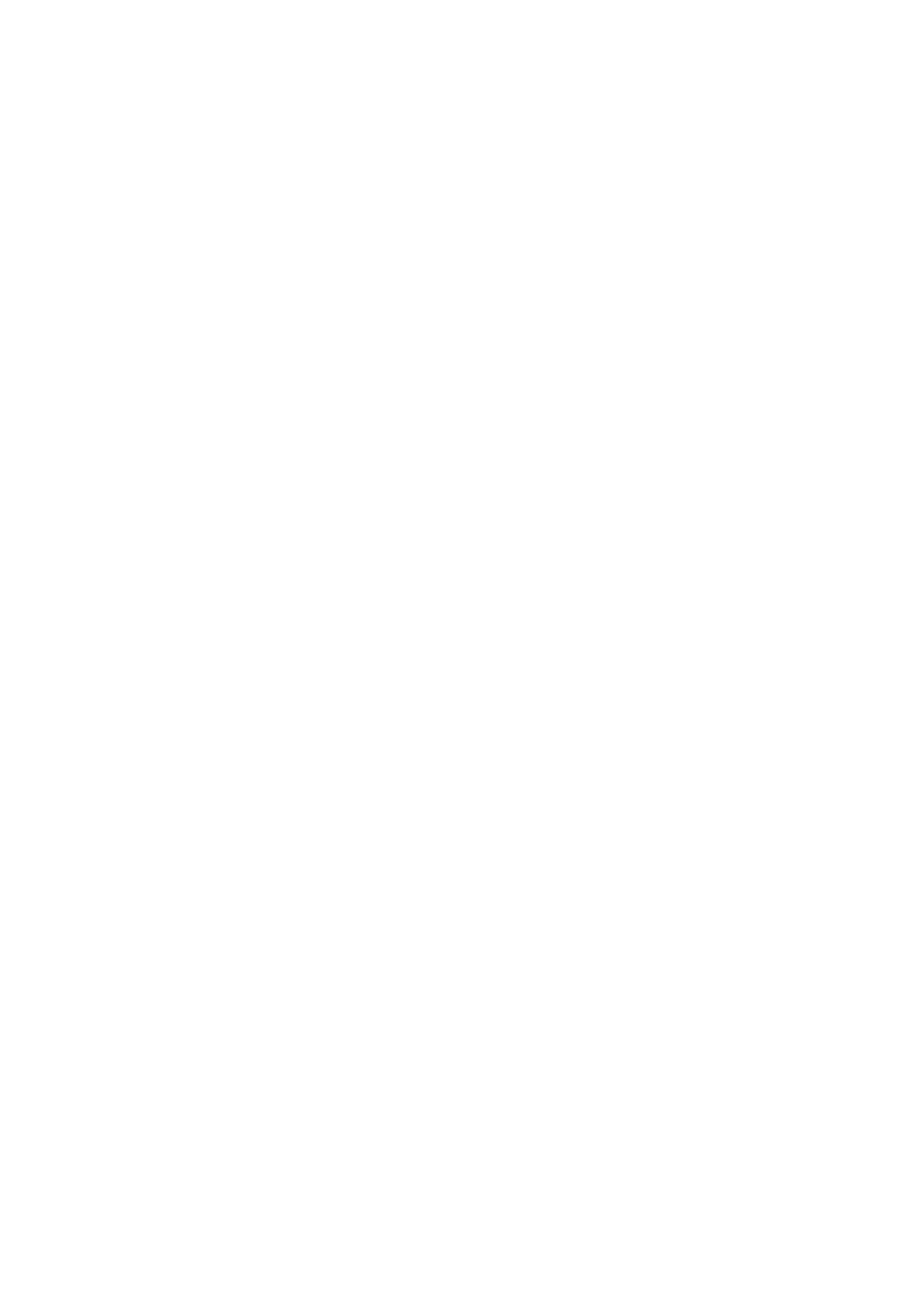**Amendments to the Bill since the previous version are indicated by sidelining in the right margin. Wherever possible, provisions that were in the Bill as introduced retain the original numbering.** 

# Dogs (Protection of Livestock) (Amendment) (Scotland) Bill [AS AMENDED AT STAGE 2]

An Act of the Scottish Parliament to increase penalties and provide additional powers to investigate and enforce the offence of livestock worrying, and for connected purposes.

#### **1 Offence under section 1 of the 1953 Act: name, definition and penalty**

- (1) The Dogs (Protection of Livestock) Act 1953 ("the 1953 Act") is amended as follows.
- *5* (2) The title of section 1 becomes "**Offence where dog attacks or worries livestock on agricultural land**".
	- (3) In that section—
		- (a) in subsection (1), after "a dog" insert "attacks or",
		- (b) in subsection (2), paragraph (a) is repealed,
- *10* (c) in paragraph (b) of subsection (2A)—
	- (i) after "guide dog" insert "or other assistance dog",
	- (ii) after "hunt" insert ", but only if and to the extent that the dog is performing the role in question",
	- (d) in subsection  $(4)$ —
- *15* (i) before "worrying" insert "attacking or",
	- (ii) before "worried" insert "attacked or",
	- (e) in subsection (6), for paragraphs (a) and (b) substitute—
		- "(a) to imprisonment for a term not exceeding 12 months;
		- (b) to a fine not exceeding £40,000; or
- *20* (c) both.".
	- (4) In subsection (2) of section 2, before "worrying" insert "attacking or".
	- (5) The modification made by subsection (3)(e) applies only to offences committed on or after the date on which the modification comes into force.

#### **2 Power to make order in respect of person convicted**

*25* (1) After section 1 of the 1953 Act, insert—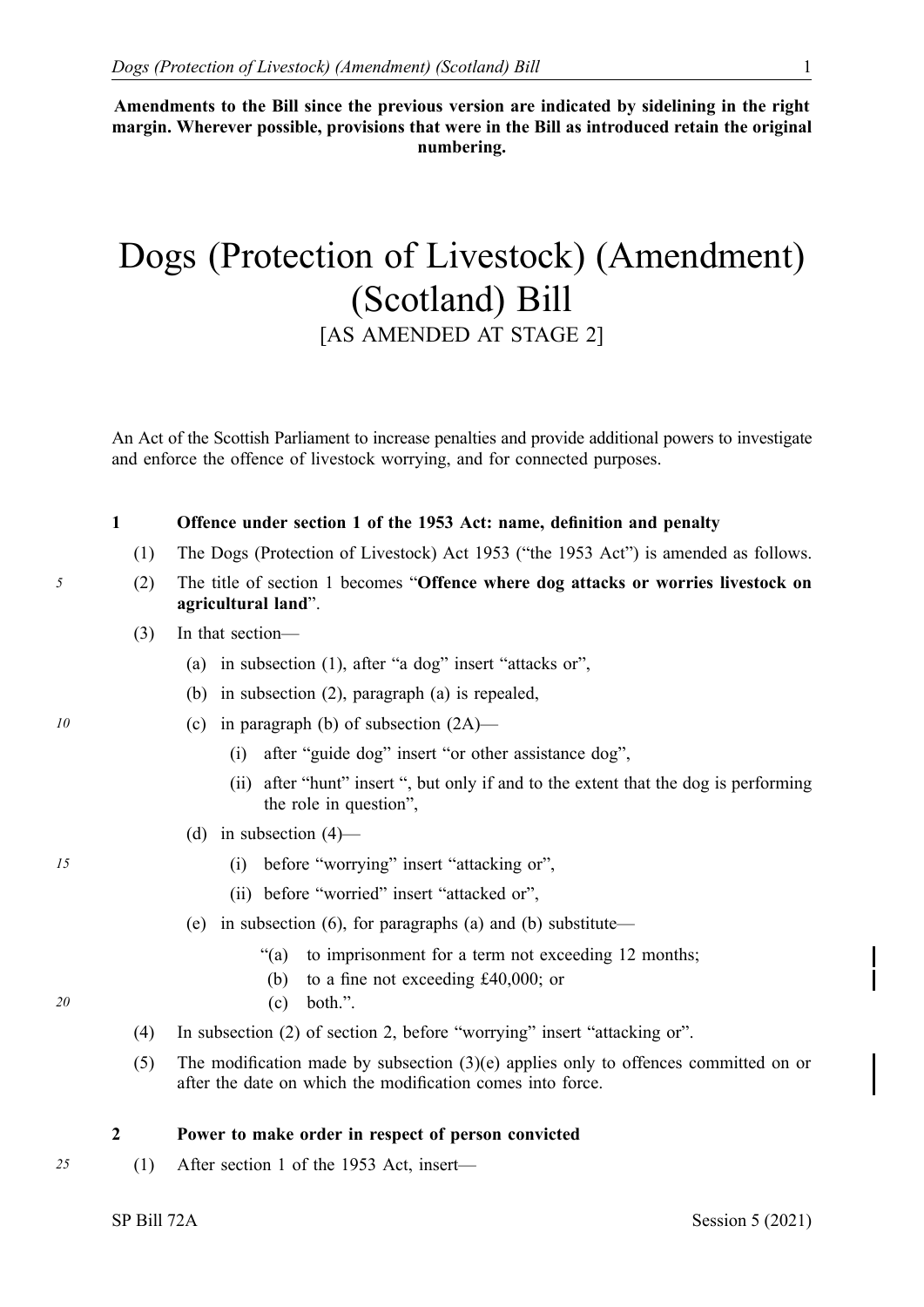| 2  |                      | Dogs (Protection of Livestock) (Amendment) (Scotland) Bill                                       |                                                                                                                                                                                                                                                                |  |
|----|----------------------|--------------------------------------------------------------------------------------------------|----------------------------------------------------------------------------------------------------------------------------------------------------------------------------------------------------------------------------------------------------------------|--|
|    | $^{\prime\prime}$ 1A |                                                                                                  | Orders in respect of persons convicted of an offence under section 1                                                                                                                                                                                           |  |
|    | (1)                  | Where a person $(P)$ is convicted of an offence under section 1, the court may<br>make an order— |                                                                                                                                                                                                                                                                |  |
| 5  |                      | (a)                                                                                              | disqualifying P from owning or keeping a dog during such period as<br>the court thinks fit,                                                                                                                                                                    |  |
|    |                      | (b)                                                                                              | requiring P, during such period as the court thinks fit, to prevent any<br>dog of which P has charge from going on to land which P knows, or<br>reasonably ought to know, is agricultural land on which livestock is<br>present or is likely to be present, or |  |
| 10 |                      | (c)                                                                                              | both.                                                                                                                                                                                                                                                          |  |
|    | (2)                  |                                                                                                  | Where $P$ is convicted of an offence under section 1, then for the purposes of<br>any appeal under the Criminal Procedure (Scotland) Act 1995 (c.46) an order<br>under subsection $(1)$ is to be treated as a sentence.                                        |  |
| 15 | (3)                  |                                                                                                  | If P fails to comply with an order under subsection $(1)$ , P commits an offence<br>and is liable on summary conviction to a fine not exceeding level 5 on the                                                                                                 |  |

- (4) Subsection (5) applies where an order has been made under subsection (1) and at least one year has elapsed since the order was made.
- (5) P may, in such manner as may be prescribed by rules of court, apply to the court which made the order for the order to be discharged in whole or in part, or otherwise varied.
- (6) If the application in respect of an order is refused, in whole or in part—
	- (a) P may appeal to the Sheriff Appeal Court, and
	- (b) no further application in respect of that order shall otherwise be competent unless at least one year has elapsed from the date of the refusal.".
- (2) The modification made by subsection (1) applies only to offences committed on or after the date on which the modification comes into force.

#### **3 Power to seize etc. dog suspected of attacking or worrying livestock**

- *30* (1) Section 2 (enforcement) of the 1953 Act is amended as follows.
	- (2) In subsection (2)—
		- (a) after "any land" insert "(other than premises)",
		- (c) for "that land, and the land" substitute "land that".
	- (3) After that subsection, insert—

standard scale.

- *35* "(2A) Where in the case of a dog found on any land (other than premises) a police officer has reasonable cause to believe that—
	- (a) the dog has been attacking or worrying livestock on land (whether the land on which the dog is found or other land) that appears to him to be agricultural land, and

 $\blacksquare$ 

*40* (b) it is necessary to seize the dog in order to identify and secure evidence of the commission of an offence under section 1 of this Act,

> then the police officer may seize the dog and may detain it for as long as necessary to identify and secure any such evidence.".

*5* 

*25* 

*20* 

*15*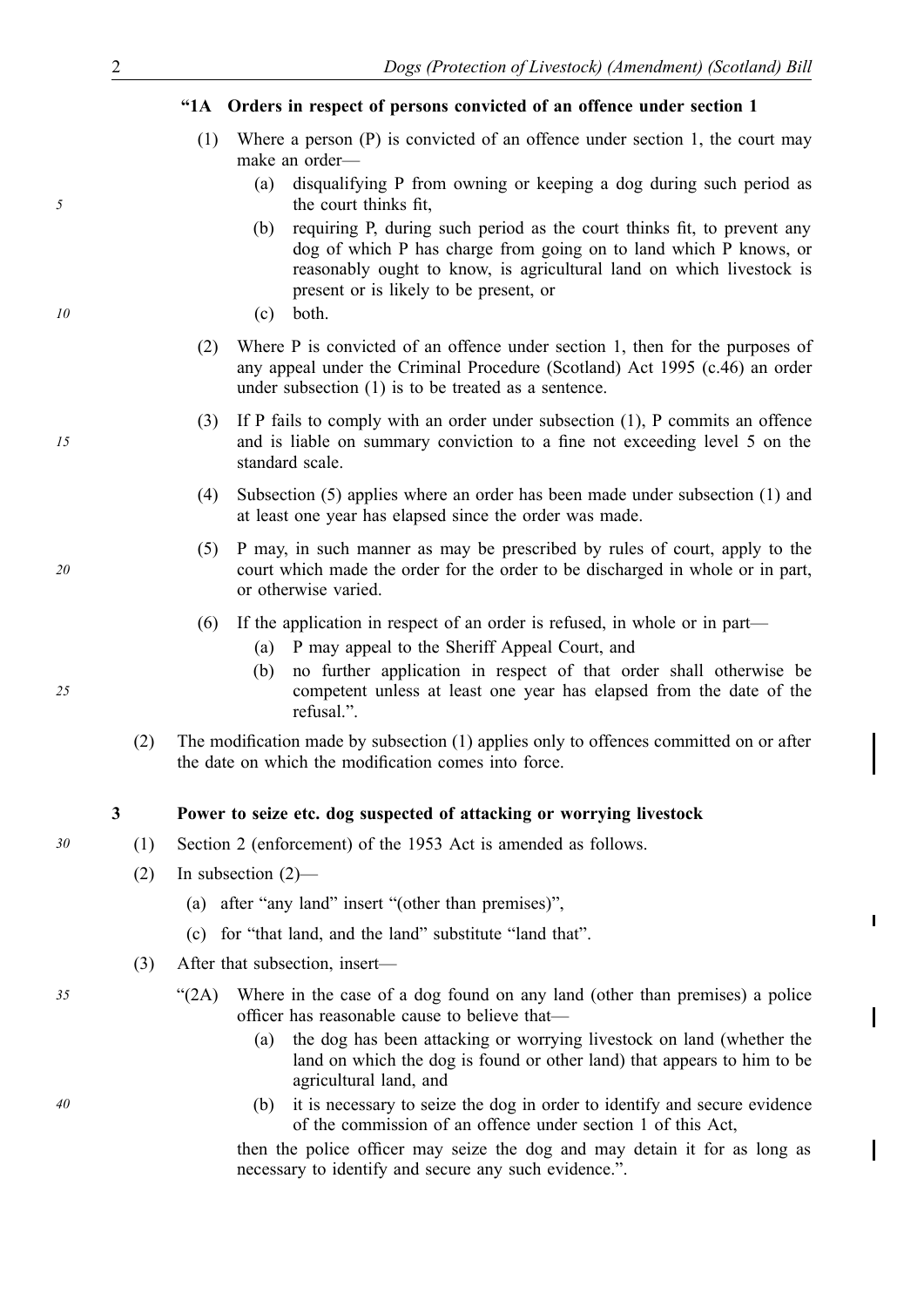- (4) In subsection (3)—
	- (a) for " $(10)$ " substitute " $(9)$ ",
	- (b) for "under the last preceding subsection" substitute "by a police officer under subsection (2) of this section",
- *5* (c) at the end, add ", subject to subsection (6) of this section".
	- (5) After that subsection insert—
		- "(4) Subsections (2) to (9) of section three of the Dogs Act, 1906 shall apply in relation to dogs seized by a police officer under subsection (2A) of this section as they apply in relation to dogs seized under subsection (1) of that section, subject to—
			- (a) disregarding the words "and paid all expenses incurred by reason of its detention" where they appear in subsection (4) of that section, and
			- (b) subsection (6) of this section.
		- (6) The application of section three of the Dogs Act, 1906 to dogs seized under this section is subject to a presumption that, unless there are reasonable grounds to suspect that the dog is dangerous or it is otherwise impracticable to do so, the dog should be sold rather than destroyed.".

#### **4 Powers to authorise entry, search, seizure etc.**

(1) For section 2A of the 1953 Act, substitute—

#### *20* **"2A Power to authorise entry, search, seizure etc.**

- (1) Subsection (4) applies if, on an application made by a constable, a sheriff or a justice of the peace is satisfied—
	- (a) that there are reasonable grounds for believing that a dog in respect of which an offence under this Act has been committed is on premises specified in the application, and
	- (b) that either subsection (2) or subsection (3) is complied with in relation to the premises.
- (2) This subsection is complied with in relation to premises if—
	- (a) either—
- *30* (i) admission to the premises has been refused, or
	- (ii) such a refusal may reasonably be expected, and
	- (b) either—
		- (i) notice of the intention to seek a warrant has been given to the occupier of the premises, or
- *35* (ii) the giving of such notice would frustrate the purpose for which the warrant is sought.
	- (3) This subsection is complied with if the premises are unoccupied or the occupier is temporarily absent.
	- (4) Where this subsection applies, the sheriff or justice of the peace may issue a warrant authorising a constable to enter the premises (using such force as is reasonably necessary) and to search them in order to—
		- (a) identify the dog,

*10* 

*15* 

*25* 

*40* 

Γ

I

 $\mathbf I$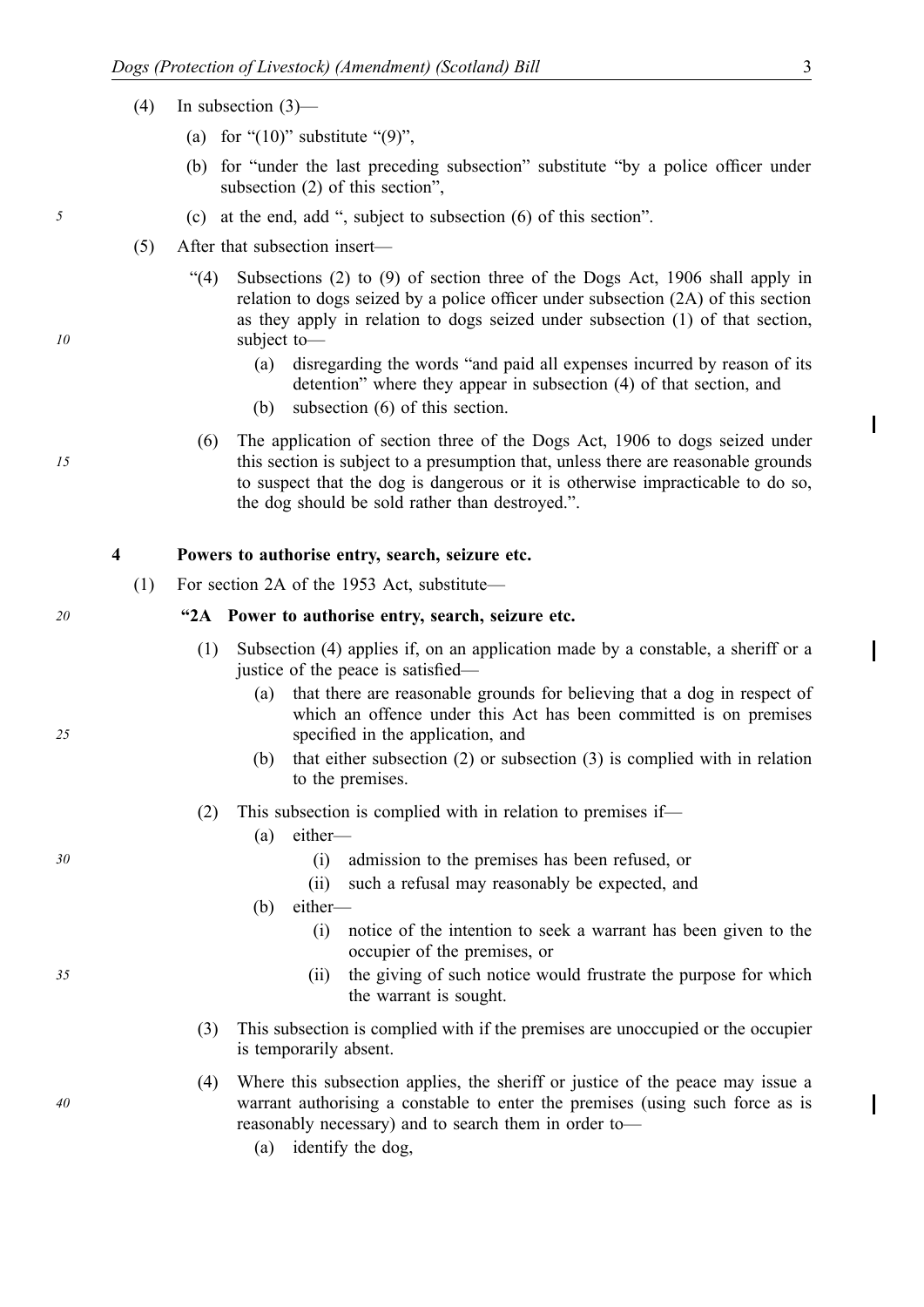- (b) ascertain who is the owner of the dog in the event that no person is present who admits to being the owner or to being in charge of the dog, in which case the constable may seize the dog and may detain it until the owner has claimed it and paid all expenses incurred by reason of its detention, and
- (c) examine, seize and detain the dog in order to identify and secure evidence of the commission of an offence under this Act.
- (5) A warrant issued under this section shall be authority for opening lockfast places and may authorise persons named in the warrant, or persons carrying out roles specified in the warrant, to accompany a constable who is executing it.
- (8) Subsection (3) or, as the case may be, subsection (5) of section 2 of this Act shall apply to any dog seized by a constable under subsection (4)(b) of this section as if the dog had been seized by a police officer under subsection (2) of that section.
- *15* (9) Subsection (4) or, as the case may be, subsection (5) of section 2 of this Act shall apply to any dog seized by a constable under subsection  $(4)(c)$  of this section as if the dog had been seized by a police officer under subsection (2A) of that section.".
	- (2) After that section, insert—

#### *20* **"2B Power to have dog examined**

Where a dog has been seized by a constable under section 2(2A) or section  $2A(4)(c)$  of this Act, the constable may, without prejudice to any other power and whether or not in the presence of the owner or person in charge of the dog, arrange for the dog to be examined by a veterinary surgeon, and for the veterinary surgeon to take samples from the dog, for the purposes of identifying and securing evidence of the commission of an offence under this Act.".

### **6 Definitions**

- (1) Section 3 (Interpretation and supplementary provisions) of the 1953 Act is amended as follows.
- *30* (2) In subsection (1)—
	- (a) in the definition of "agricultural land", after "pig farming," insert "the raising of game birds,",
	- (aa) in the definition of "agricultural land", after "grazing land" insert "(including woodland that is use for grazing)",
- *35* (b) the "and" at the end of that definition is repealed,
	- (c) after that definition, insert—

""assistance dog" has the meaning given by section  $173(1)$  of the Equality Act 2010;",

 $\blacksquare$ 

(d) for the definition of "livestock" substitute—

*40* ""livestock" means cattle, sheep, goats, swine, horses, camelids, ostriches, farmed deer, enclosed game birds or poultry, and for the purposes of this definition "cattle" means bulls, cows, oxen, buffalo, heifers or calves, "horses" includes donkeys and mules, "farmed deer" means deer

*10* 

*5* 

*25*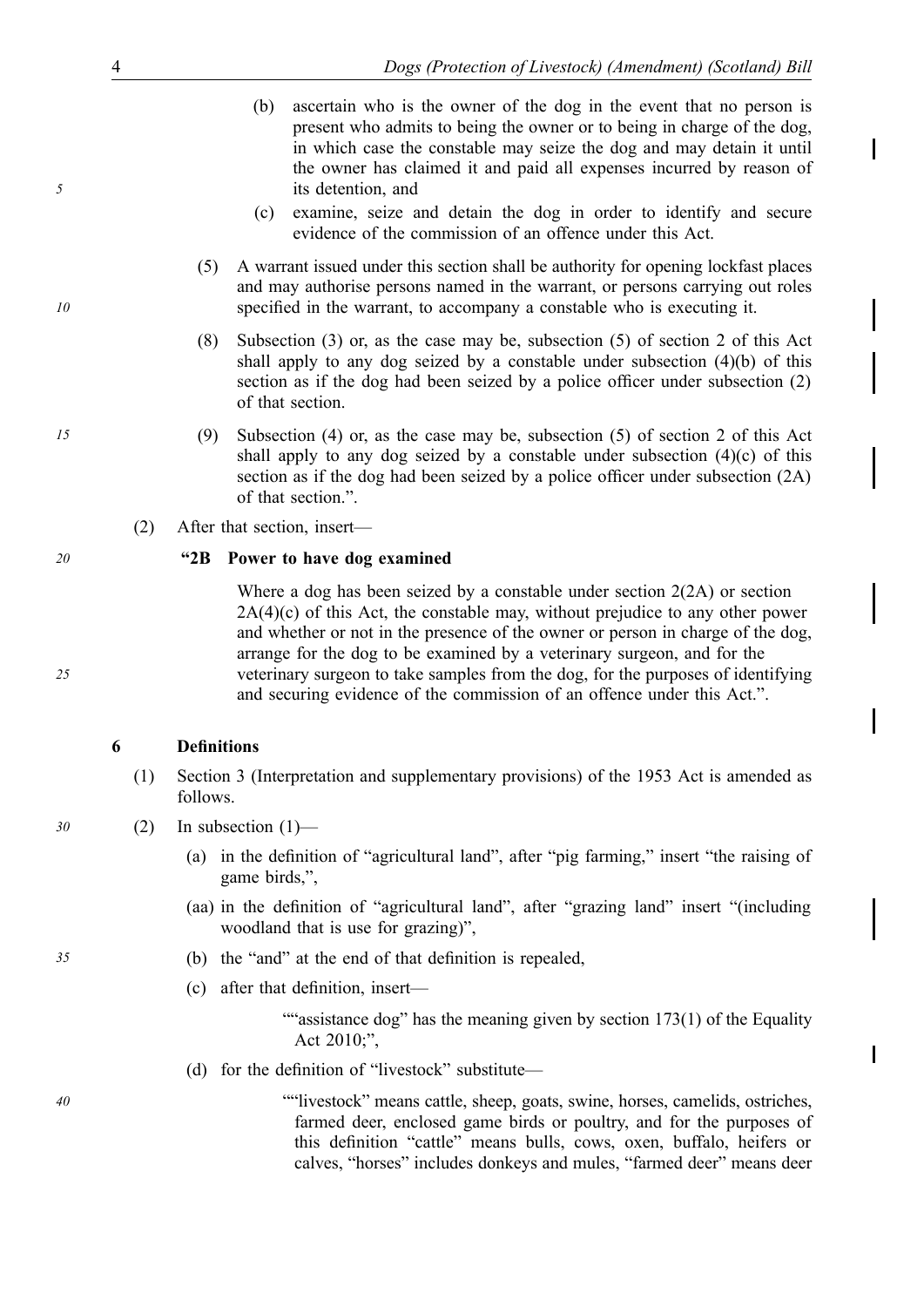of any species which are on agricultural land enclosed by a deer-proof barrier and kept by way of business for the primary purpose of meat production, "enclosed game birds" means any pheasant, partridge, grouse (or moor game), black (or heath) game or ptarmigan that are being kept enclosed prior to their release for sporting purposes, and "poultry" means domestic fowls, turkeys, geese or ducks;", and

(e) after that definition, add—

""veterinary surgeon" means a person registered in the register of veterinary surgeons, or the supplementary veterinary register, kept under the Veterinary Surgeons Act 1966 (c.36).".

- (3) After subsection (3), add—
	- "(4) The Scottish Ministers may by regulations amend the definitions in subsection  $(1).$ ".
- (4) After that subsection, add—
- *15* "(5) Regulations under subsection (4) of this section are subject to the affirmative procedure.".

**7 Minor and consequential amendments to the 1953 Act** 

In section 1 of the 1953 Act, in subsections  $(1)$ ,  $(3)$ ,  $(4)$  and  $(6)$ , for "Act" substitute "section".

#### *20* **8 Consequential amendments to the Civic Government (Scotland) Act 1982**

- (1) Section 129 of the Civic Government (Scotland) Act 1982 is amended as follows.
- (2) The section title becomes "**Killing of or injury to dogs attacking or worrying livestock**".
- (3) Before "worrying", in each place where that word occurs, insert "attacking or".
- *25* (4) In subsection (3)(a), before "worry", insert "attack or".
	- (5) For subsections  $(5)(c)$  and  $(d)$  substitute—
		- "(c) "livestock" has the same meaning as in section  $3(1)$  of the Dogs (Protection of Livestock) Act 1953; and
		- (d) "worrying" has the same meaning as in section 1(2) of the Dogs (Protection of Livestock) Act 1953.".

#### **9 Commencement**

- (1) The following provisions come into force on the day after Royal Assent—
	- (a) this section,
	- (b) section 6(4), and
- *35* (c) section 10.
	- (2) The other provisions of this Act come into force at the end of the period of six months beginning with the date of Royal Assent.

*30* 

*10* 

*5*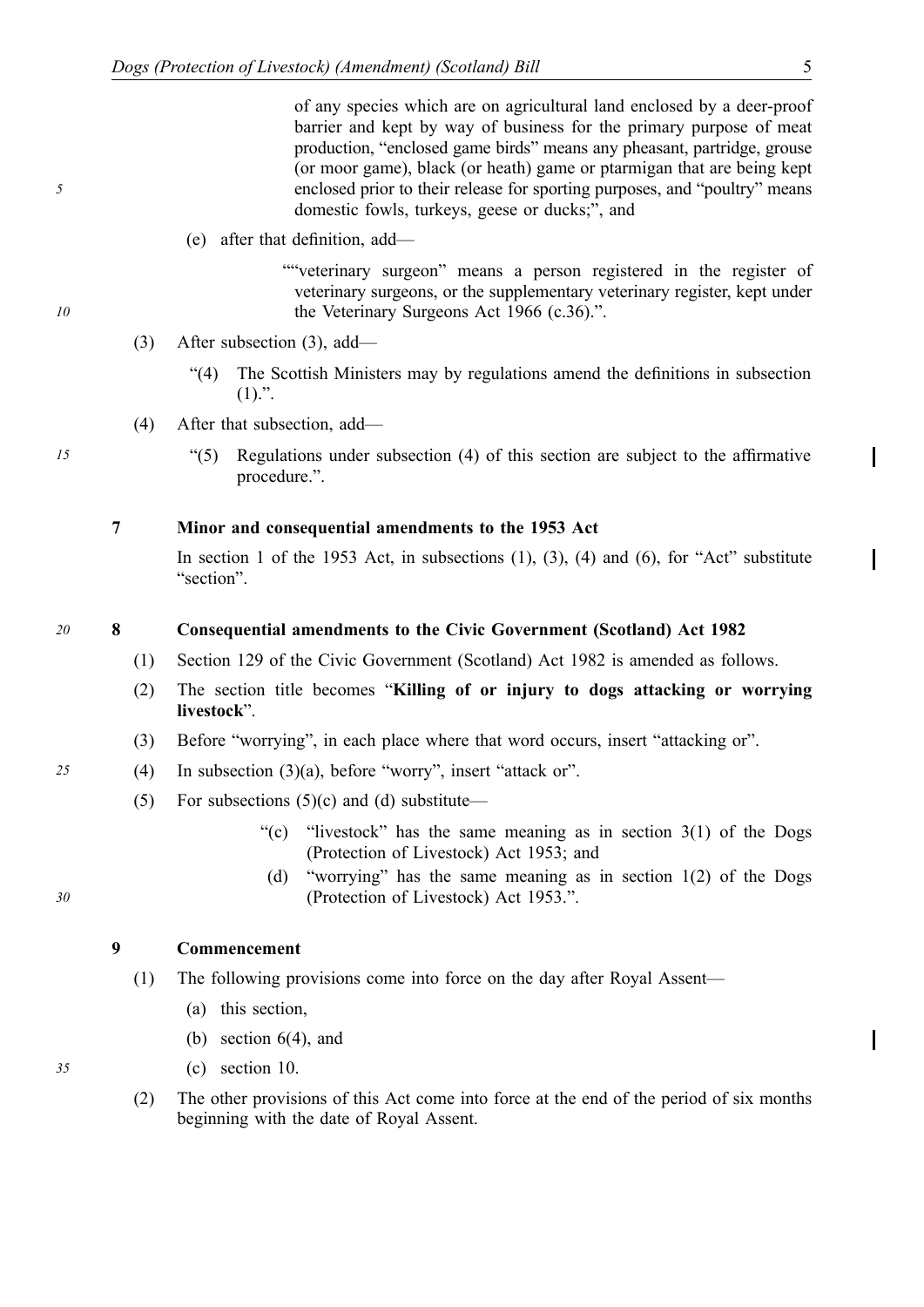## **10 Short title**

The short title of this Act is the Dogs (Protection of Livestock) (Amendment) (Scotland) Act 2020.